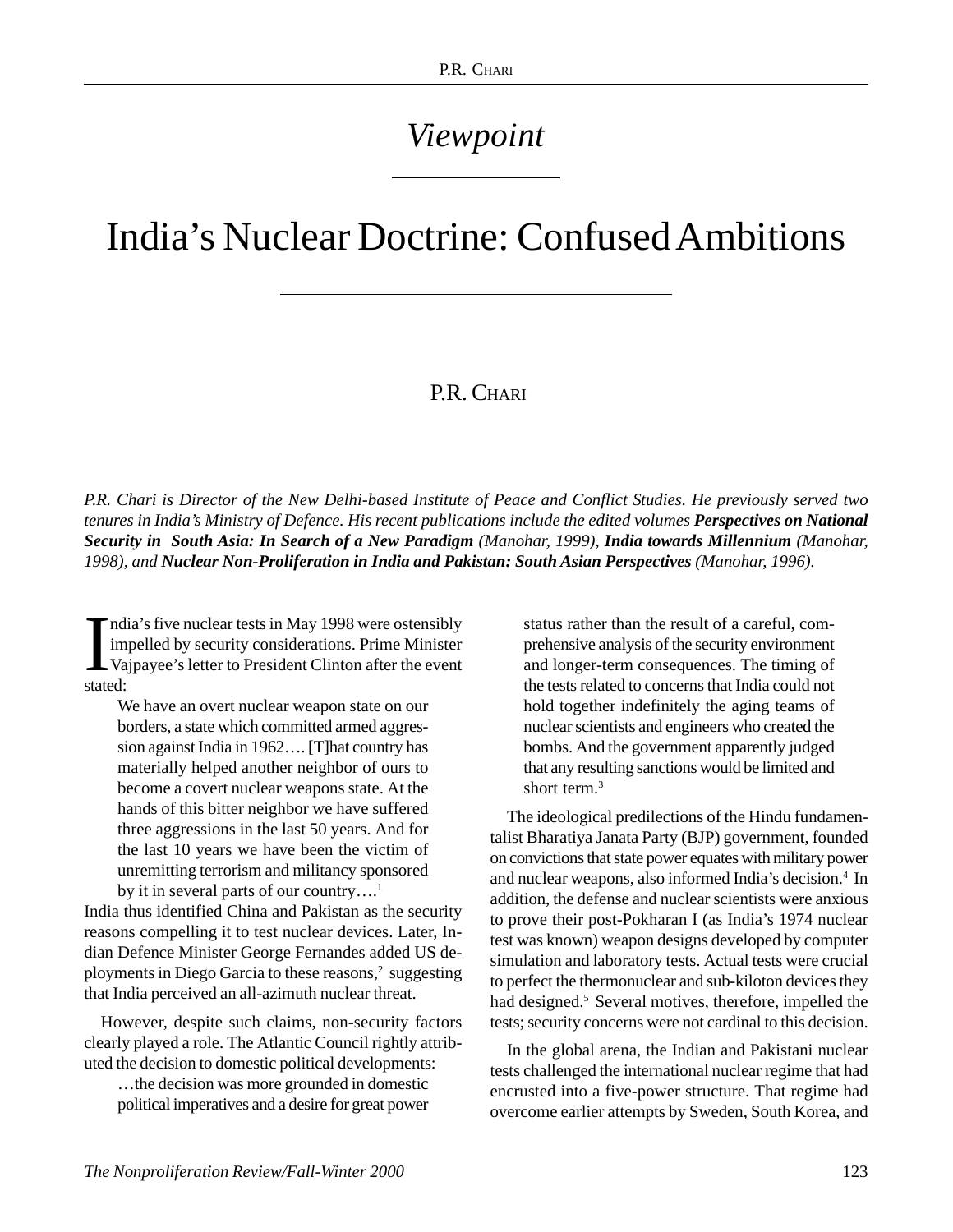Taiwan to achieve nuclear status. More recently, nuclear aspirants like South Africa, Argentina, and Brazil had bridled their nuclear ambitions.<sup>6</sup> Belarus, Kazakhstan, and Ukraine were cajoled into joining the Treaty on the Non-Proliferation of Nuclear Weapons (NPT). Only Israel, India, and Pakistan have resisted being coerced into this regime. The India-Pakistan nuclear tests unfroze the regime and its established power structure, creating a radically new situation.

As part of its efforts to shift India's nuclear weapon status from ambiguous to overt, the BJP government asked a group of advisors to make recommendations on nuclear posture and strategy. It would be tempting to suggest that clearly recognizable international and/or domestic forces shaped the contours of the draft nuclear doctrine that this group framed following India's nuclear tests, and to believe that this doctrine was intended to deter nuclear threats to India's national security. Nothing could be further from the truth. As observed above, a medley of security and non-security motives influenced the BJP government's dramatic decision to conduct nuclear tests. This inchoate vision also informed the structure of the draft nuclear doctrine; it was ostensibly intended to deal with an allazimuth threat. However, I would argue that the substance of the doctrine was largely influenced by the periodic declarations of the government on nuclear issues and the identifiable views of the members comprising the National Security Advisory Board (NSAB). No overarching vision, therefore, informed the nuclear doctrine's contours. Instead, it was partly designed to allay international apprehensions that India had no definable strategic objectives that informed its nuclear tests and required India to proceed beyond its earlier stated nuclear policy premised on strategic ambiguity.

This viewpoint examines the draft nuclear doctrine and highlights its basic flaws. It first examines the administrative processes and influences by which it was developed. It will also address the question of whether the nuclear doctrine is official government policy or only a draft document for discussion purposes. It then provides a context for the doctrine by reviewing India's nuclear security situation and the technical capabilities established by its 1998 nuclear tests. After commenting on how the tests and the draft doctrine actually reduced India's security, the viewpoint dissects specific flaws in the doctrine. Its weaknesses are apparent from its general features that seek, almost self-consciously, to distinguish the Indian nuclear doctrine from its Western counterparts. However, that attempt fails, and the doctrine falls back on the general tenets of nuclear strategy and policy that have evolved over the several decades of the nuclear era. This viewpoint then critiques the draft doctrine from a strategic and arms control perspective. It concludes with a discussion of the unresolved dilemmas either raised in the draft, such as contradictory positions on no-first-use and credible minimum deterrence, or ignored, such as the enormous cost of the proposed triad of nuclear forces.

#### **DRAFTING THE NUCLEAR DOCTRINE**

The origins of India's nuclear doctrine can be traced to the BJP's election manifesto, issued before the March 1998 general elections, which first brought the BJP into power for a brief 13-day period. It promised that the BJP, if elected, would establish a National Security Council to "undertake India's first-ever Strategic Defence Review to study and analyze the security environment and make appropriate recommendations…[and to r]e-evaluate the country's nuclear policy and exercise the option to induct nuclear weapons."7 This ambition was reiterated in the BJP's "National Agenda for Governance."8

The nuclear tests were conducted before the National Security Council undertook the Strategic Defence Review; in consequence, the nuclear doctrine was drawn up without the security environment being analyzed to estimate the nuclear threat to India's security. Government apologists have used a legal quibble to argue that a plain reading of the Election Manifesto makes clear that establishing the National Security Council and conducting the nuclear tests were two independent activities mentioned therein.

The process of establishing the National Security Council and drawing up the nuclear doctrine can now be described.<sup>9</sup> The thinking in this regard is traceable to 1987, and considerable activity occurred at that time. It was appreciated that a National Security Council in a parliamentary democracy would need to be structured differently from one in a presidential system of government. The basic problems related to its structure, the position of the National Security Adviser, and the question of whether it would be a statutory or advisory body. After the BJP government assumed power for the second time in March 1998, a three-man Task Force was appointed to advise on constituting the Council.10 It interviewed several persons and submitted its report by the end of June.<sup>11</sup>

This report was not acted upon till the end of November. What accounts for this five-month delay? Establish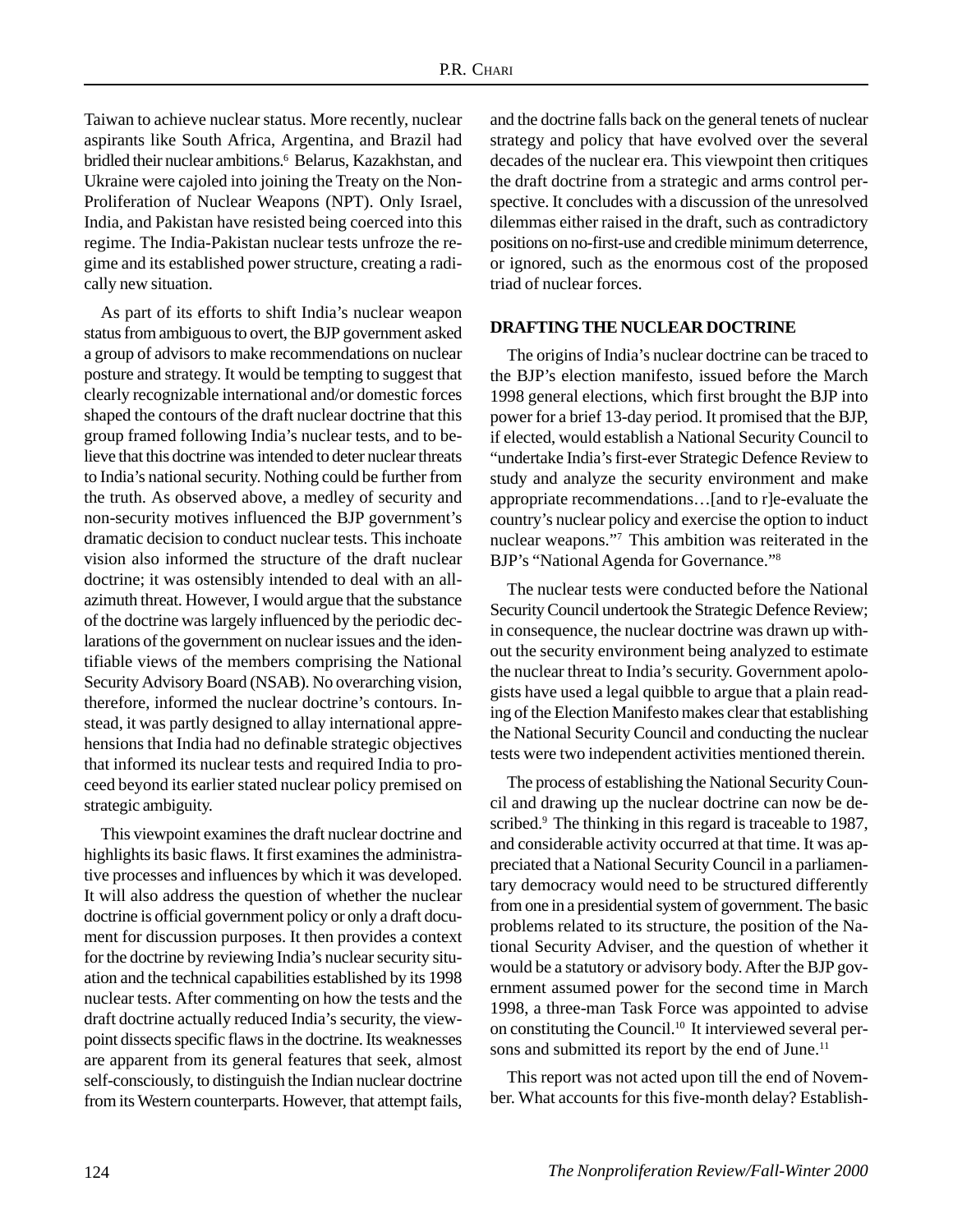ing the National Security Council to undertake the Strategic Defence Review was accorded low priority after the nuclear tests since they were a *fait accompli.* Also, Pakistan had conducted its nuclear tests in response, the Kashmir problem remained unresolved, and South Asia was seen to have become a "nuclear flashpoint." Thus, the NSC was designed to assuage global concerns that, despite conducting its nuclear tests, India had no institutional framework to evaluate security threats or evolve a nuclear doctrine; greater clarity was thus needed to avert the nuclear danger.

The nuclear doctrine was finalized some nine months later after another general election had been called. This was largely designed for acquiring electoral advantage. At that time, I noted: "Nation-in-danger and the BJP's especial concern with national security are its main election planks; hence, announcement of the nuclear doctrine at this time is wholly in character.… The country is also being beseeched to discuss the nuclear doctrine; this is designed to lure the national debate into the security arena to cash in on the mood of patriotism that Kargil has stirred  $up.$ "12

In line with existing institutional processes, the NSC was to be headed by the prime minister and included not only the ministers for defense, home, external affairs, and finance, but also the deputy chairman of the Planning Commission (Jaswant Singh at that time). A three-tier structure evolved.<sup>13</sup> This included a Strategic Policy Group comprised of civilian and military officials, and a 22-member NSAB consisting of former civil (eight) and military (five) officials, academics (four), scientists (three), and journalists (two) "with expertise in Foreign Affairs, External Security, Defence, Strategic Analysis, Economics, Science and Technology, Internal Security and Armed Forces." A revamped Joint Intelligence Committee (JIC) would provide the Secretariat for the Council (the JIC existed previously but had become irrelevant over the years). One trenchant observer noted:

The report of the task force on national security has been thrown into the waste paper basket. No new National Security Council secretariat has been set up…. The essence of the task force recommendations is the independent secretariat and back-up expert structures. The present structure combines the two posts of secretary to the Prime Minister and national security adviser. Both are full-time jobs....<sup>14</sup>

Five aspects of the NSC's structure influenced framing of the nuclear doctrine.

• First, the principal secretary to the prime minister (Brajesh Mishra) was chosen to be the national security adviser; this ensured that he could not be effectively involved in the framing of the nuclear doctrine because of his other onerous pre-occupations.

• Second, inclusion of the deputy chairman of the Planning Commission in the National Security Council highlighted the balancing act undertaken by the prime minister to satisfy the moderates and extremists in the BJP. As one reporter noted: "Too much power has been concentrated in the hands of Principal Secretary Brajesh Mishra and Planning Commission Deputy Chairman Jaswant Singh, both of whom are also involved in a turf war."15 Mishra represented the extremists and Singh the moderates; both are close to Vajpayee. This ensured that the NSC followed a confused trajectory.

• Third, the Strategic Policy Group comprised serving officials; they were included on the basis of their appointments, not any special expertise in strategic issues. These busy persons had neither the time nor the inclination to delve into intricate security issues, and were hardly likely to be concerned with the intricacies of a nuclear doctrine.

• Fourth, it was inevitable that the NSAB would gain ascendancy in this milieu; significantly, its members were airing their views in newspapers and on television networks. The NSAB's convenor, K. Subrahmanyam, has consistently advocated the case for India's going nuclear. Some 19 of the NSAB's 22 members were known to be bomb enthusiasts. Their personal inclinations were reflected in the nuclear doctrine.

• Fifth, it was ensured that the NSAB members would also advocate the nuclear policies enunciated by the government because they were encouraged to write and speak in its support. Some of them were also sent abroad to promote the government's views; this ensured that the nuclear doctrine fully incorporated the declared official policy.

The NSAB was formed in mid-December 1998 and commenced deliberations shortly thereafter, although it gained momentum some months later. It bears reiteration that its primary responsibility was the drawing up of the "first-ever" strategic defense review, not the nuclear doctrine. Five sub-groups of the NSAB were constituted to deal with issues relating to nuclear, internal, external, technological, and economic security. The nuclear sub-group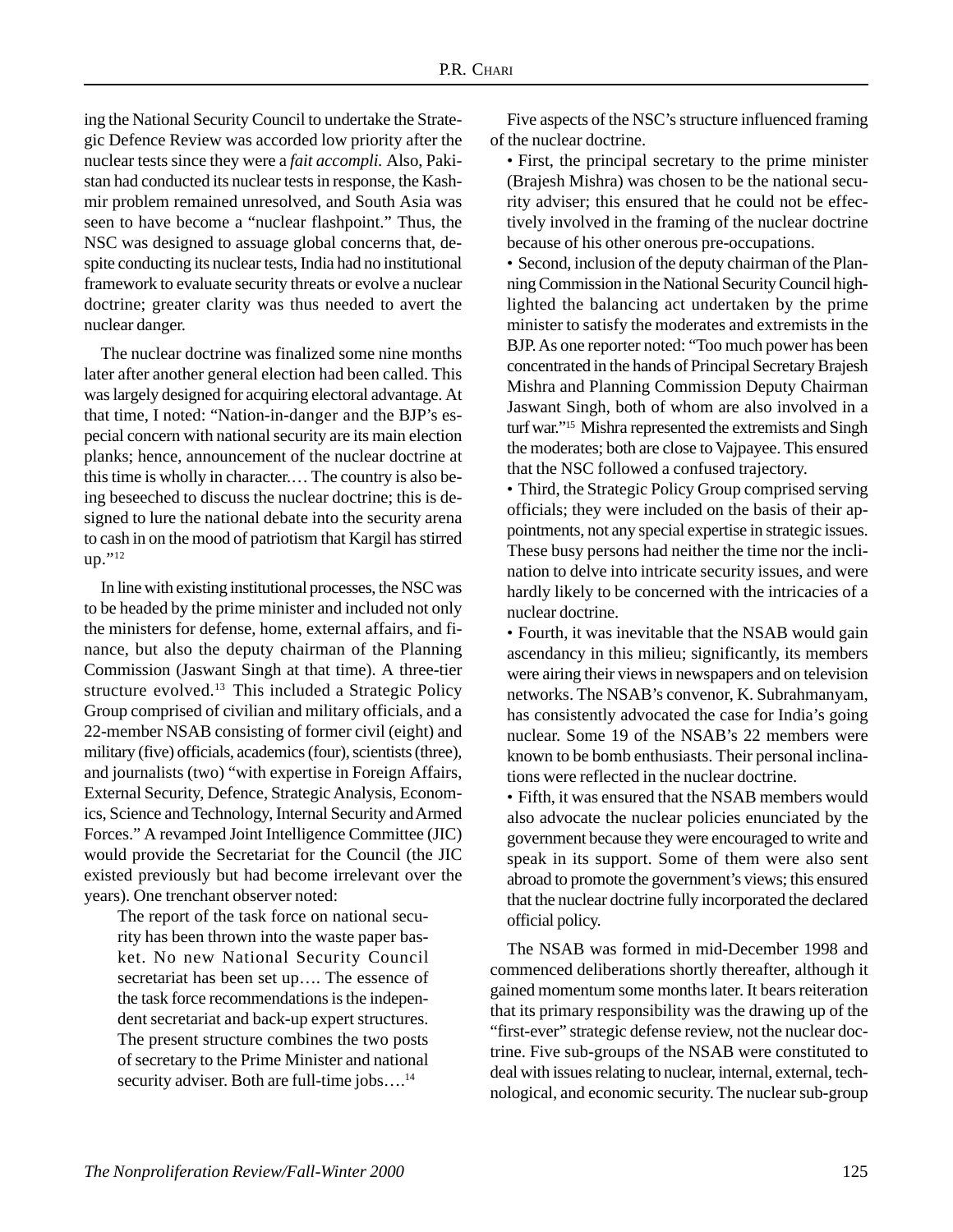drafted the nuclear doctrine. Given the time constraints, each member was asked to prepare a sub-theme paper; these were consolidated after discussions and placed before the full Board for approval. The NSAB accepted the sub-group report on the nuclear doctrine without much debate. The result was a consensus document that was released by the national security adviser at a press meeting on August 17, 1999, i.e., after the Kargil conflict, and before the impending general elections. Unsurprisingly, it lacked focus, since it had to incorporate every viewpoint expressed in the sub-group. While bearing in mind the government's enunciated nuclear policy, the group was a disparate collection. One analyst described the members as ranging "from those of the red brigade to Uncle Toms, from champions of thermo-nuclear-based deterrence to those advocating tactical weapons, from peaceniks to proclaimed hawks."16 (The number of NSAB members has since been reduced to make it more compact and cohesive by eliminating its more vociferous and disruptive members.<sup>17</sup>) One critic stated: "Its [the nuclear doctrine's] only virtue is that nothing in it went very strongly against the sentiment of any member of the NSAB and conversely all members could identify themselves with some portions of it."18 The National Security Council accepted the NSAB Report, and the nuclear doctrine was announcedwithout change or comment.19

#### **SUMMARY OF THE DRAFT DOCTRINE**

The draft nuclear doctrine begins with a preamble. This first highlights the threat of nuclear weapons, inadequacies of the NPT, and the inattention by the nuclear weapon powers to nuclear disarmament. It then proceeds to express India's commitment to a peaceful and equitable international order while retaining its autonomy in strategic decisionmaking. The preamble finally notes that the nuclear doctrine "outlines the broad principles for the development, deployment and employment of India's nuclear forces."

An "Objectives" section follows the preamble; it stresses India's need for effective, credible, nuclear deterrence along with adequate retaliatory capability should deterrence fail. The nuclear forces required would be structured to meet these parameters, but possess a dynamic character to allow for unforeseeable developments. A commitment to a no-first-use policy is made before noting that deterrence requires survivable operational forces; a robust command and control system; effective intelligence and early warning capabilities; and the will to use nuclear weapons.

The subsequent sections make clear that the nuclear forces would be premised on a triad (land-, sea- and airbased weapons); they would assure credible retaliatory capabilities by remaining survivable in all circumstances. Command and control would vest in the Indian prime minister; unity of command over dual-capable delivery systems would be maintained; survivability of effective command, control, communications, computing, intelligence and information (C4I2) systems would be ensured; and early warning/communication assets would be established that could be space-based. Finally, safety, security, and disaster control measures would be established; research and development (R&D) would remain unconstrained; but India's commitment to nuclear disarmament and arms control would remain undiminished.

The several confusions in this nuclear doctrine are evident; but attention should be drawn to two glaring anomalies. First, while a no-first-use policy has been enunciated, a good part of the draft nuclear doctrine concerns itself with nuclear war fighting. Second, despite the goal of nuclear disarmament being lauded, the need to establish a triad has also been emphasized.

The release of the draft nuclear doctrine before finalizing the Strategic Defence Review was universally condemned. Indeed, a member of the NSAB itself noted that: "Instead of placing the report [of the NSAB] before the Strategic Planning Group and the National Security Council it was made public just two weeks before the national elections."20 The opposition parties picked up this refrain, indicting the promulgation of the draft nuclear doctrine as transparently designed to gain electoral advantage. Specifically, it was

widely regarded as a motivated exercise to bolster the image of the rulers, the Prime Minister in particular. …[T]his image seemed to fit in well with Pokharan II…. Image-builders obviously believed that there could not have been a better way of reminding the people of the action that had done India proud than by releasing the draft of the nuclear doctrine.<sup>21</sup>

# **A DRAFT DOCTRINE OR OFFICIAL POLICY?**

Was the nuclear doctrine as released a final official document or a draft subject to revision? The document's initial release entailed some ambiguity. The National Security Adviser Brajesh Mishra and Convenor of the National Security Advisory Board K. Subrahmanyam presided jointly at its release ceremony, $22$  where Mishra implied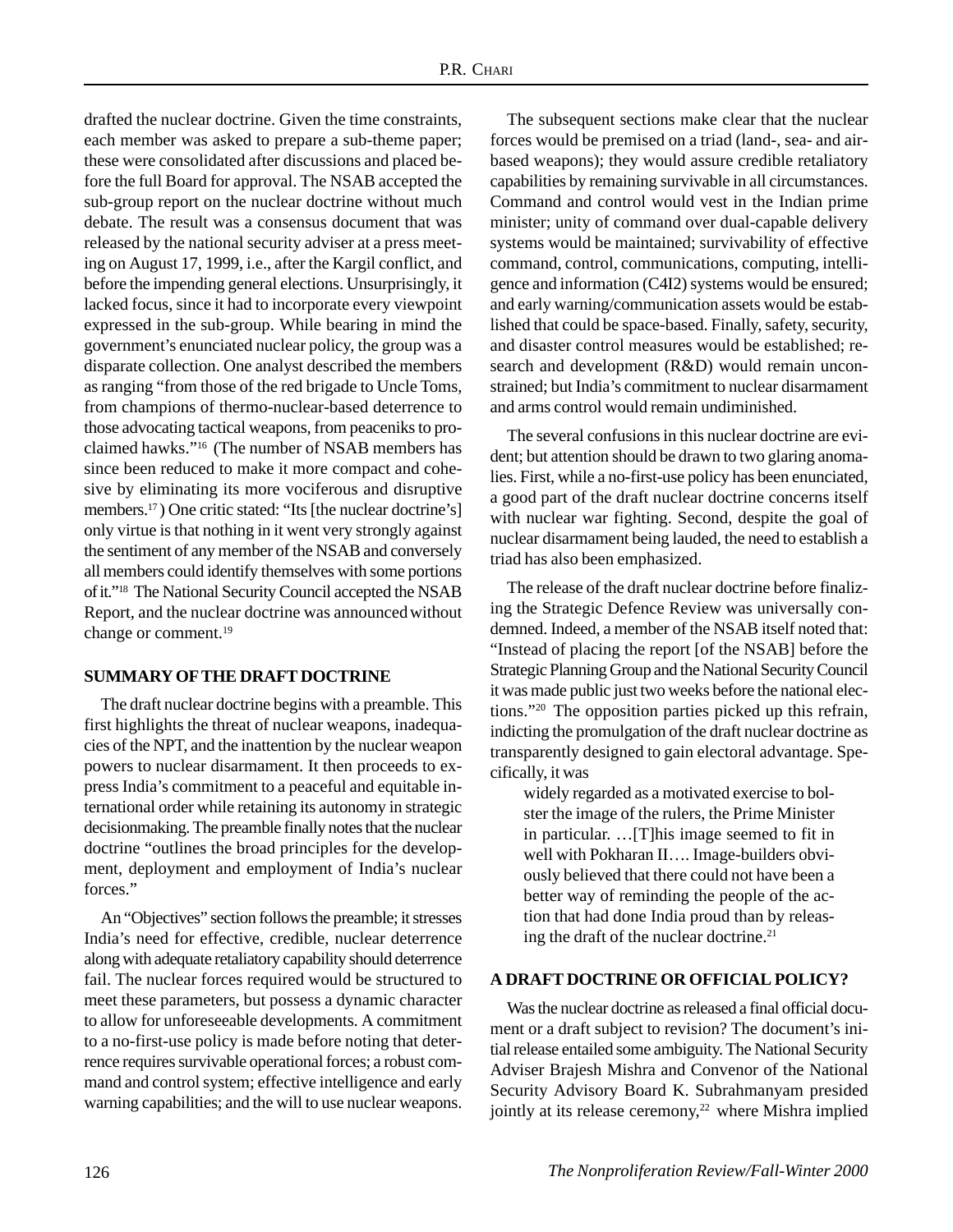official adoption was just a matter of time. The national security adviser noted "that this is a draft proposed by the NSAB and has not yet been approved by the Government," but immediately added: "That will have to wait until after the general elections."23

Foreign Minister Jaswant Singh authoritatively declared its true status some three months later. Answering a question about whether it was India's official nuclear doctrine, he replied:

The National Security Advisory Board is a group of non-official strategic experts and analysts. It was tasked by the National Security Council to prepare a number of papers, including one on a possible 'Indian Nuclear Doctrine.' This it prepared and submitted to the National Security Adviser, also releasing it publicly for a larger debate. That debate is now under way. It is thus not a policy document of the Government of India.<sup>24</sup>

Ironically, this disclaimer did not encourage debate on the nuclear doctrine in India; instead the debate petered out.

However, this comment attracted much apprehension abroad and criticism within the country. A moderate Pakistani commentator, Iqbal Masud, noted: "The saner elements in the Indian media have described the doctrine as a product of the BJP-appointed hawkish elements of Indian cognoscenti as members of the National Security Advisory Board." But Masud further observed that "with the articulation of a 'doctrine' the world will be forced to recognize India as a nuclear weapons state. A mere discussion of the doctrine by world nations will be tantamount to such recognition." Many editorials within India were also critical.25

#### **INDIA'S NUCLEAR SECURITY SITUATION**

The nuclear doctrine rests on the assumption that India will proceed beyond the ambiguities of a nuclear posture premised on "non-weaponized" deterrence to one based on weaponizing and deploying its nuclear weapons. It, therefore, accepts the inevitability of a nuclearized India. Thus, it would be appropriate to question the assumption that India's nuclear tests and subsequent enunciation of its draft nuclear doctrine have enhanced, rather than prejudiced, its national security.

Undoubtedly "a bitter resentment obtains in India with the discriminatory/selective non-proliferation policies that have been pursued by the United States. As, for example, the US's tolerance of Pakistan's nuclear quest, China's blatant proliferation activities, and Sino-Pak collusion in the nuclear and missile spheres."26 The pragmatic reasoning that the nuclear tests cannot be reversed is true, but the value of proceeding further is by no means established. Indeed, the ineluctable truth intrudes here that India's security has worsened rather than improved after Pokharan II. It led Pakistan, inevitably, to conduct its own nuclear tests in Chagai; this has added an unstable dimension to the Indo-Pak nuclear standoff. The Chagai tests strengthened Pakistani beliefs in the ability of its deterrent to inhibit India from using its superior conventional forces to intimidate Pakistan, and inspired Pakistan to undertake its feckless Kargil adventure. Thus Pokharan II, by a convoluted turn of events, effectively neutralized India's advantage of a larger economy that could sustain more powerful conventional forces.

Indo-Pak relations have been adversarial since the countries became independent, but they deteriorated sharply after the nuclear tests, with each country periodically hurling nuclear threats at the other.<sup>27</sup> Sino-Indian relations had been showing signs of a slow improvement over the previous decade but also deteriorated precipitately after the Pokharan tests and the Indian prime minister's designation of China as India's major cause of nuclear insecurity.28 Moreover, the Sino-Pakistani linkage, established before the bilateral test series, has now solidified into a nuclear axis, with mounting evidence of cooperation between the two countries in the nuclear and missile areas.<sup>29</sup>

In this milieu, international apprehension and criticism greeted India's promulgation of its nuclear doctrine, despite its intended objective to achieve transparency. Unsurprisingly, Pakistan was critical of the doctrine as "shattering the hopes for restraint." Its Foreign Minister Sartaj Aziz decried the no-first-use declaration as "designed to gain [India's] acceptance as a nuclear weapons state and to justify the acquisition of a massive nuclear arsenal as a second-strike capability."30 China's reactions were muted, but its official spokesman urged India to renounce its nuclear weapons program and desist from deploying the Agni-II ballistic missile. Further, "India should implement the UN Security Council resolution 1172 in earnest and comprehensively."31 Among other things, the resolution would require India and Pakistan to sign the Comprehensive Test Ban Treaty (CTBT), refrain from deploying nuclear weapons, and cease developing ballistic missiles capable of delivering nuclear weapons. It could be reasonably anticipated that China would expand and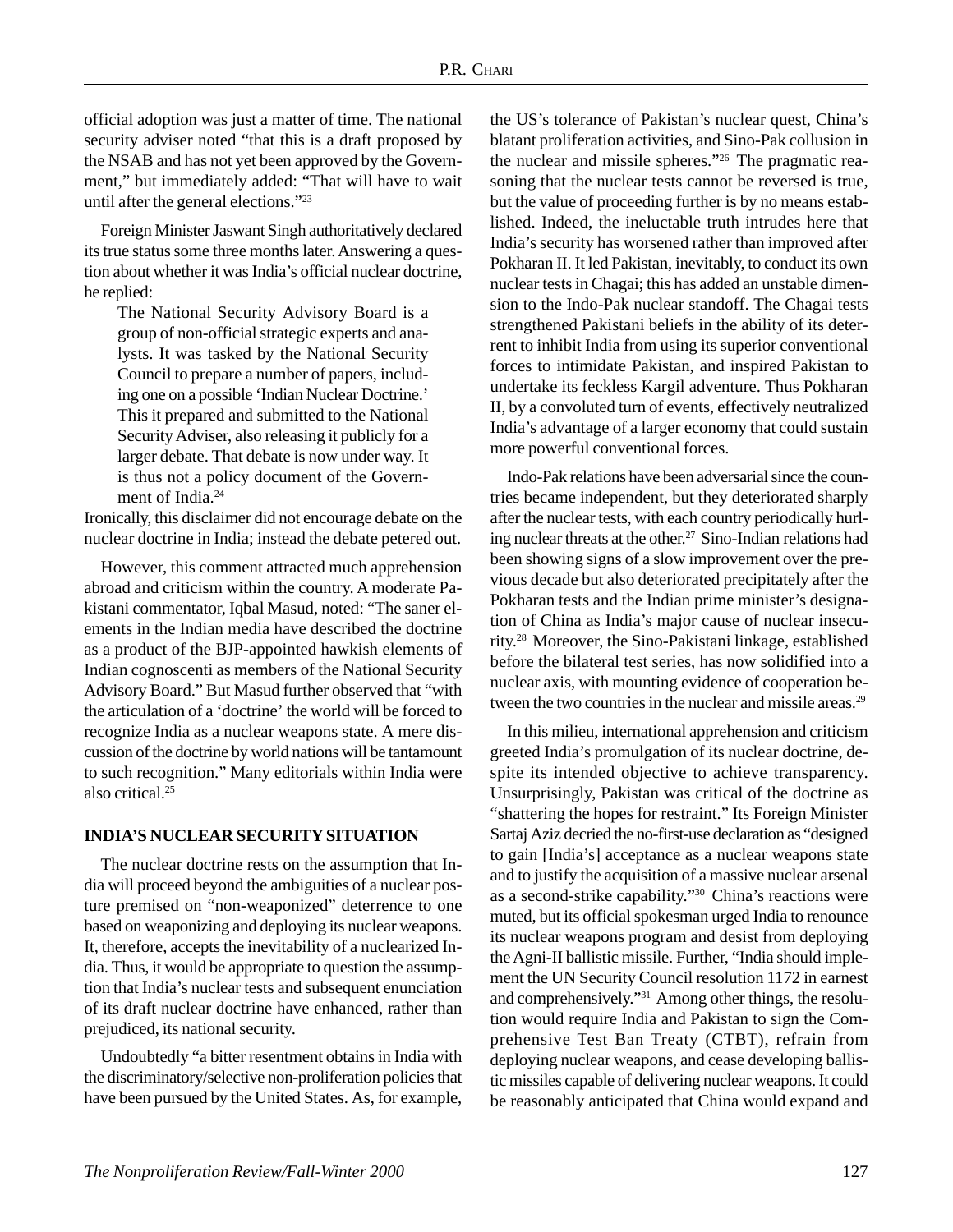re-deploy its nuclear assets to meet the perceived threat from India to its southern border.

Indo-US relations also deteriorated after India's nuclear tests. The tests have undoubtedly led to an intense diplomatic engagement between the two countries. Despite considerable media hype inspired by official optimism, profound areas of disagreement remain between the two countries, notably in the nonproliferation area.<sup>32</sup> By way of official reaction, the US State Department spokesman insisted that the possession of nuclear weapons and missiles, embedded in the nuclear doctrine, would provide less and not more security to India and Pakistan. He stated:

We don't think it is in the national interest or the security interest of these countries to develop a nuclear weapon capability, to develop an elaborate doctrine, and then to encourage an arms race by both India and Pakistan. We think at the end of that process the security of India and Pakistan will be worse off for both of them if they move off in that direction.<sup>33</sup>

Washington also found the NSAB document "far from encouraging. We find it a document that describes the Indian desire to develop a nuclear arsenal and that is something that we think is not in the security interests of India, the subcontinent or the USA or the world."34 India's efforts to persuade the G-8 countries to remove all the sanctions imposed on India after the nuclear tests have also failed so far. While the World Bank is now willing to consider loans for projects beyond those related to basic human needs on a case-by-case basis,<sup>35</sup> restrictions on funding by international financial institutions still continue**.**

This point needs reiteration: India's nuclear tests have not added to but detracted from India's national security. Its enunciation of an ambitious nuclear doctrine at garrulous length has further aggravated this situation. There is another aspect of this issue that has not been sufficiently articulated. India's major security problems lie in areas like terrorism and small arms proliferation that are taking a daily toll of lives. The problems of human security are also gaining significance. By elevating the salience of nuclear weapons in the national debate, attention has cleverly been diverted from the real problems afflicting Indian security.

### **INDIA'S NUCLEAR CAPABILITIES**

The nuclear capabilities established by India through its five nuclear tests now require analysis, as they have a seminal bearing on the nuclear doctrine. The official statement issued after Pokharan II reported:

The three tests conducted on May 11, 1998 were with a fission device with a yield of about 12 kt, a thermonuclear device with a yield of about 43 kt and a sub-Kilo tonne device. All three devices were detonated simultaneously…. On May 13, 1998 two more sub-Kilo tonne tests were carried out. These devices were also detonated simultaneously. The yield of the sub-Kilo tonne devices were in the range of 0.2 to 0.6  $kt^{36}$ 

The official statement made two more assertions. First, it mentioned that one of the Defence Research Development Organization (DRDO) laboratories had the task of "weaponizing" proven designs. This activity involved design, testing, and production of advanced detonators and ruggedized high-volt trigger systems, interface engineering, systems engineering, and systems integration to military specifications. Three other laboratories had made contributions in aerodynamics, arming, fusing, safety interlocks, flight trials, etc. The DRDO had, further, conducted a series of trials and achieved the necessary operations clearances.37

Second, it claimed that the five tests conducted "have provided critical data for the validation of our capability in the design of nuclear weapons of different yield for different applications and different delivery systems. These tests have significantly enhanced our capability in computer simulation of new designs and taken us to the stage of sub-critical experiments in the future, if considered necessary."38 These assertions suggest that more tests are unnecessary.

The three tests on May 11 were performed simultaneously to mask their seismic signals; this made it harder for outsiders to calculate their yields. The problem with this misplaced discretion is that it has laid the Indian defense and nuclear scientists open to the charge of data manipulation. The opaque language used in their statement, moreover, raises crucial issues regarding India's precise nuclear capabilities after these tests. Four questions must be addressed.

First, has a true thermonuclear capability been demonstrated? Or was only a boosted fission device exploded? This issue remains in controversy. It is believed that a boosted fission device triggered the thermonuclear device.39 But serious doubts remain about whether India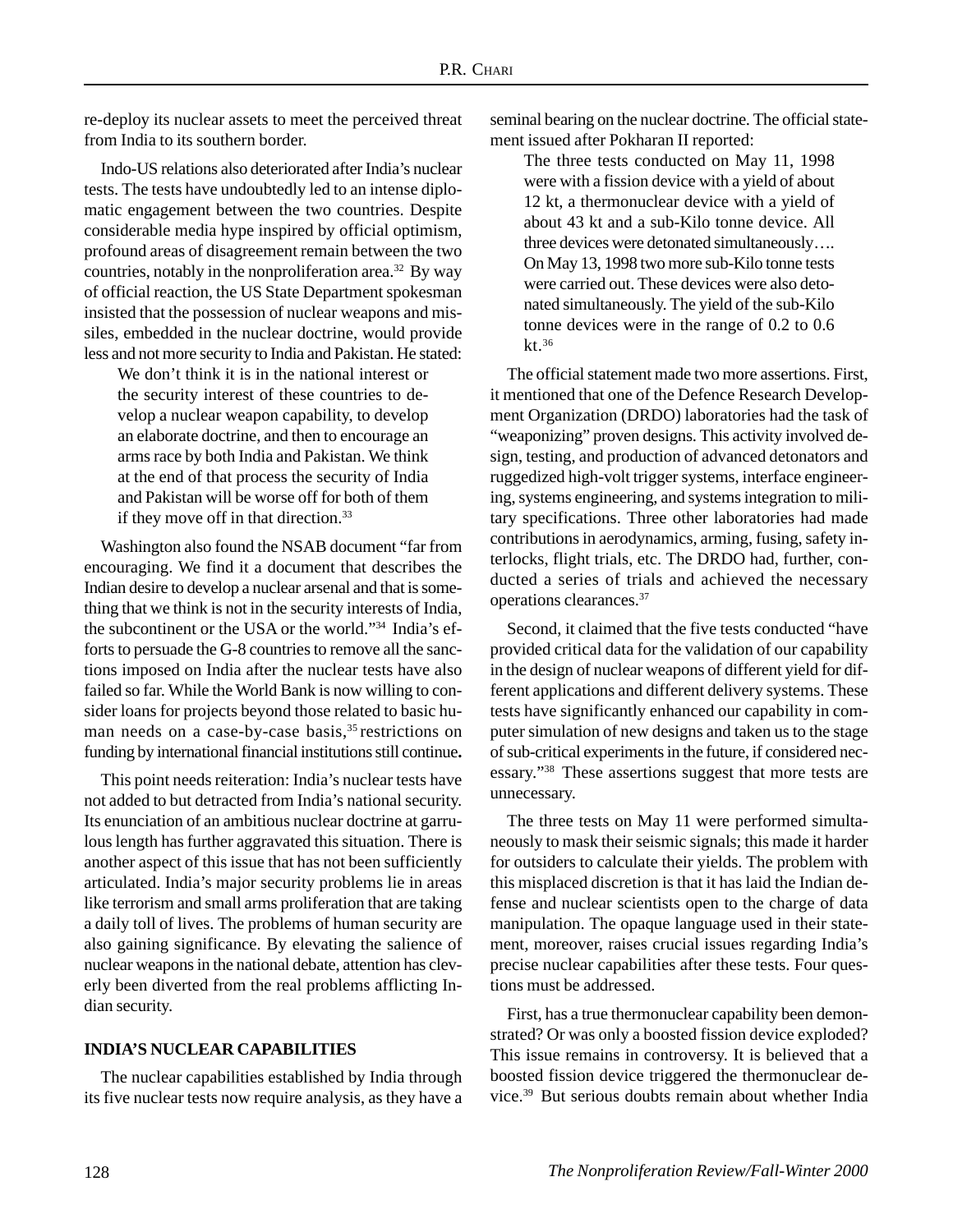could design a first thermonuclear device with a low (around 45-kt) yield. Opinions vary within the scientific community. The primary interest in designing a low-yield thermonuclear weapon could be to write its computer code, "at least the critical part related to radiation (X-ray) driven compression of the secondary…."40 (The key datum for evaluating the seismic signals of the 1998 tests is the yield of the Pokharan I test in 1974; estimates for that test vary from 13 kt to eight kt and even lower.<sup>41</sup>) Indian scientists favor the higher figure, which greatly skews the yield calculations of the Pokharan II tests. It has also been argued that the purported thermonuclear test had failed since the fusion process did not proceed to completion.<sup>42</sup> In the absence of publicly available radiochemical data after analysis of fission-fusion products from the test site, this issue remains unresolved.

Whether or not a thermonuclear device was tested has basic implications for establishing a triad of nuclear forces, as envisaged by the nuclear doctrine. From the perspective of Indian bomb advocates, the advantages of thermonuclear weapons are many.<sup>43</sup> They are attractive from a purely military perspective since they use less fissile material, are compact in size, and have improved safety features.44 Since they possess immense destructive power, missile inaccuracies become unimportant. The absence of thermonuclear weapons requires reliance on fission and boosted fission weapons; this would inadequately serve India's goal of establishing a deterrent of relevance vis-àvis China.

Second, the scientists have claimed that one of the subkiloton tests used reactor-grade plutonium. Whether this was an experiment or intended to generate data for designing tactical and boosted fission weapons is uncertain.<sup>45</sup> The CANDU-type reactors that largely comprise India's atomic energy and research programs are known to produce a lower percentage of undesirable plutonium-238 (Pu-238) in the spent fuel. Ensuring lower burn-up in their operation could also explain this result. That India can use reactor-grade plutonium and/or spent fuel with a Pu-238 admixture has great significance, since it implies that India could easily augment its weapons-grade plutonium stocks and enlarge its nuclear inventory.

Third, the scientists' claims that the three sub-kiloton tests have "taken us to the stage of sub-critical experiments" raise serious doubts. Sub-*critical* tests, by definition, need to operate below criticality to generate data for future tests. But sub-*kiloton* tests, also by definition, function above criticality, which does not permit data generation. In any case, three sub-kiloton tests are insufficient to provide the requisite information to develop new designs. Thus, "while a capability for computer simulation of basic workable weapon designs is not inconceivable after these five tests, the claim of being able to carry out SCTs [sub-critical tests] would seem to be an overstatement…."46 More field tests would be required to develop new weapons designs or manufacture more efficient weapons based on proven designs.

Fourth, by the summer of 1994, according to an Indian official: "Designs for air- and missile-deliverable fission weapons had been completed and their various components extensively tested. In all probability India also had the capability to assemble boosted-fission weapons."47 This is corroborated by another account reporting that in May 1994, a Mirage-2000 aircraft was used to flight-test and explode "the core assembly [of a gravity bomb] with a dummy warhead."48 The prime minister announced the development of an extended-range Agni missile to the Indian Parliament in December 1998.<sup>49</sup> This version of the Agni was to be "based on the state-of-the-art technologies developed indigenously."50 The successful missile delivery of a warhead was achieved in April 1999 when the Agni-II missile was flight-tested. Apparently, "The bomb team had secretly mounted on its warhead, a nuclear weapon assembly system minus the plutonium core to test whether all the systems including the safety locks would work."51 The entire system worked as planned. If these accounts are true, India has already established the capability to weaponize its nuclear weapons in an air-deliverable or missile mode.

What direction will the future development of Indian nuclear weaponry take? The nuclear doctrine says clearly that India requires a triad of nuclear forces. The air-based leg would be premised ultimately on a mix of Mirage-2000 and Su-30 MKI aircraft with mid-air refueling capabilities being acquired; the ground-based leg would be based on Agni-II and longer-range missiles; while the sea-based leg would derive from an indigenously manufactured nuclear submarine carrying nuclear missiles.<sup>52</sup>

# **CRITIQUE OF GENERAL FEATURES OF THE DRAFT DOCTRINE**

The foregoing description of the nuclear capabilities currently available to India after its tests permits an analysis of its nuclear doctrine. Clearly India's nuclear doctrine evolved as a post-test phenomenon. Little formal analysis had been done before the tests. This is unsurprising.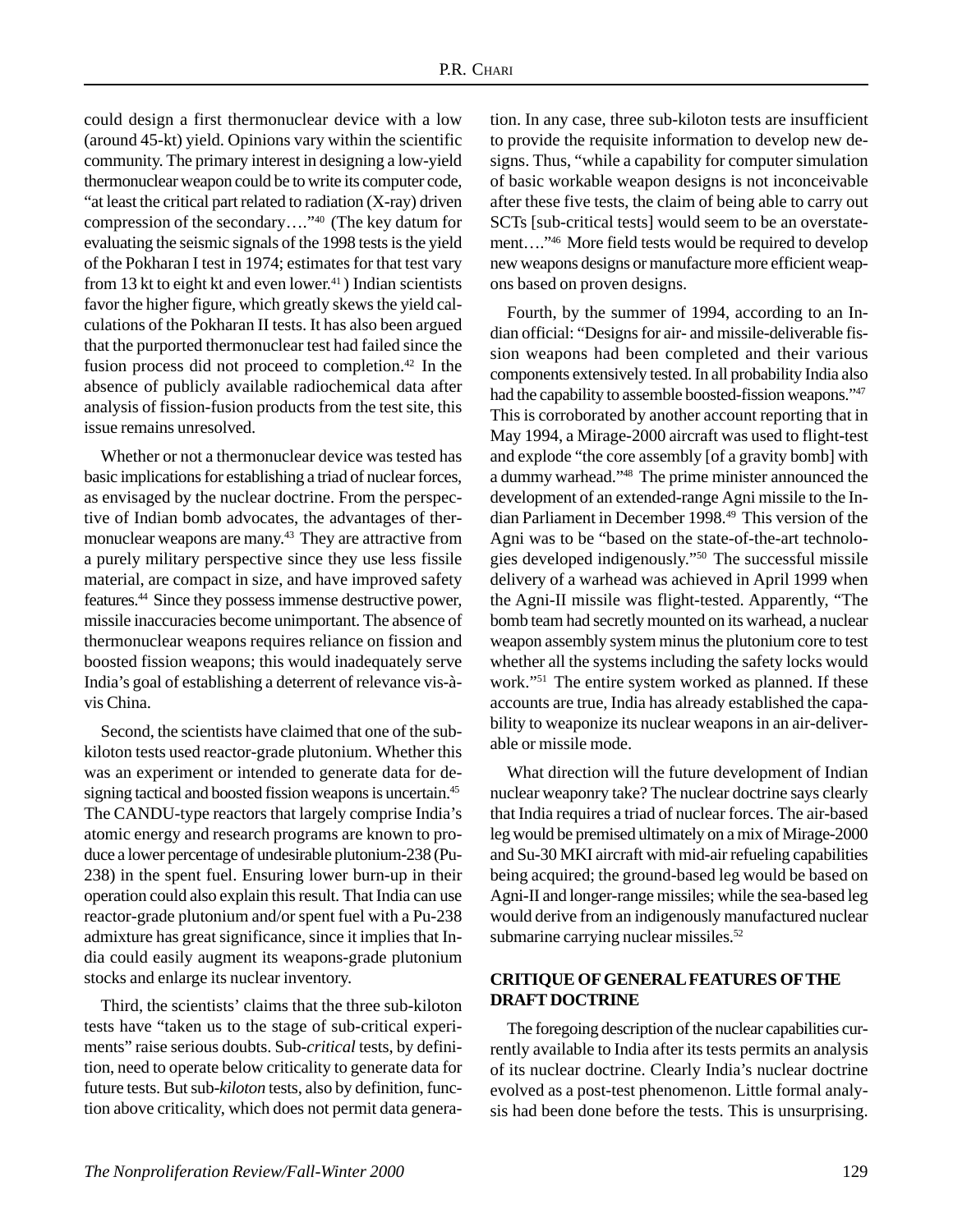Strategic thought likewise developed in the nuclear weapon states only in the wake of technological innovations.

The drafters made a valiant attempt to stress the unique character of the nuclear doctrine, and to show that it was "as different from the Western doctrines as chalk is from cheese";53 consequently, alternate language was used to the extent of sounding lugubrious. For instance, the draft doctrine recommends an ability to shift from "peacetime deployment to fully employable forces in the shortest possible time" (Clause 3.2), which implies that India should adopt a "launch-on-attack," and not a "launch-on-warning" nuclear posture. A capacity to "endure repetitive attrition attempts" (Clause 4.3(i)) is also commended, which signifies an ability to survive "multiple attacks." Such contrived attempts to derive an indigenous nuclear philosophy fail to appreciate the reality that nuclear weapons impose an inexorable global logic of their own that is unaffected by local phraseology.

Consequently, claims that Indian nuclear plans are "not a copy of western doctrines because they do not subscribe to war fighting as the West did, they do not involve delegation of powers and they rule out first use<sup>"54</sup> are overstatements. Anyway, seminal changes have since occurred in global thinking about nuclear weapons, such as the belief that nuclear wars cannot be won and must never be fought, meaning that no country has a declared war-fighting strategy. Moreover, in real-life situations the delegation of control over nuclear weapons may become unavoidable, for example, in the case of nuclear weaponarmed submarines. Besides, the record shows that the weaker adversary has strong incentives not to accept a no-first-use policy.

Three other elements of the draft Indian nuclear doctrine need to be critiqued. First, it contains patent confusions. For example, the objective of India's nuclear forces is declared to be deterring the use and threat of use of nuclear weapons "by any State or entity against India and its forces" (Clause 2.4). There is a global apprehension about "entities," a euphemism for terrorists, gaining possession of fissile materials or, even, nuclear weapons. How could an "entity" be deterred without threatening or attacking the country where it is located? The doctrine is silent on this problem.

Second, the subject of costs is not addressed; yet the doctrine notes the need for a "triad of aircraft, mobile landbased missiles and sea-based assets" (Clause 3.1); an "effective command, control, communications, computing, intelligence and information (C4I2) system" (Clause 5.4); and "space based and other assets…to provide early warning, communications, damage/detonation assessment" (Clause 5.5). None of this will come cheap. Such cost estimations as have been attempted in India only relate to direct costs, not the indirect costs of international sanctions that would be re-imposed on India and further widened should it weaponize and deploy its nuclear arsenal.

The nuclear doctrine specifies: "Highly effective conventional military capabilities shall be maintained to raise the threshold of outbreak both of conventional military conflict as well as that of threat or use of nuclear weapons" (Clause 2.7). This policy stems from the traditional assumption that because nuclear weapons are weapons of last resort, conventional forces should be strengthened and modernized to contain the conflict at the non-nuclear level; thus the need for threatening or using nuclear weapons would be eschewed. During the Cold War years, the North Atlantic Treaty Organization (NATO) and Warsaw Pact forces were continuously modernized on this assumption, while the nuclear arms race proceeded briskly at another level. India seems embarked on this same route with a 28 percent increase in the defense budget this year; its procurement plans now simply embody the wish list of the three services. The nuclear doctrine has wisely avoided this minefield by addressing the costs of the nuclear assets it has recommended.

Third, instances of unconscious humor appear in the document. An "appropriate disaster control system capable of handling the unique requirements of potential incidents involving nuclear weapons and materials" (Clause 6.3) is proposed. Given the many accidents India has had in the atomic energy sector,<sup>55</sup> this counsel is not exactly reassuring. It also observes that deterrence requires, apart from its hardware components, "the will to employ nuclear forces and weapons" (Clause 2.6(e)). The government certainly possesses this qualification as evidenced by the belligerent statements its leaders issued immediately after the nuclear tests. These statements led to a sharp reaction from the United States; the US State Department spokesman censured India for "foolishly and dangerously increasing tension with its neighbors and [being] indifferent to world opinion. We call upon India to exercise great caution in its statements and actions at this particularly sensitive time, with emotions running high."<sup>56</sup>

Proceeding further, several attempts have been made to encapsulate the major provisions of the nuclear doctrine within a basic framework. Its main pillars are "no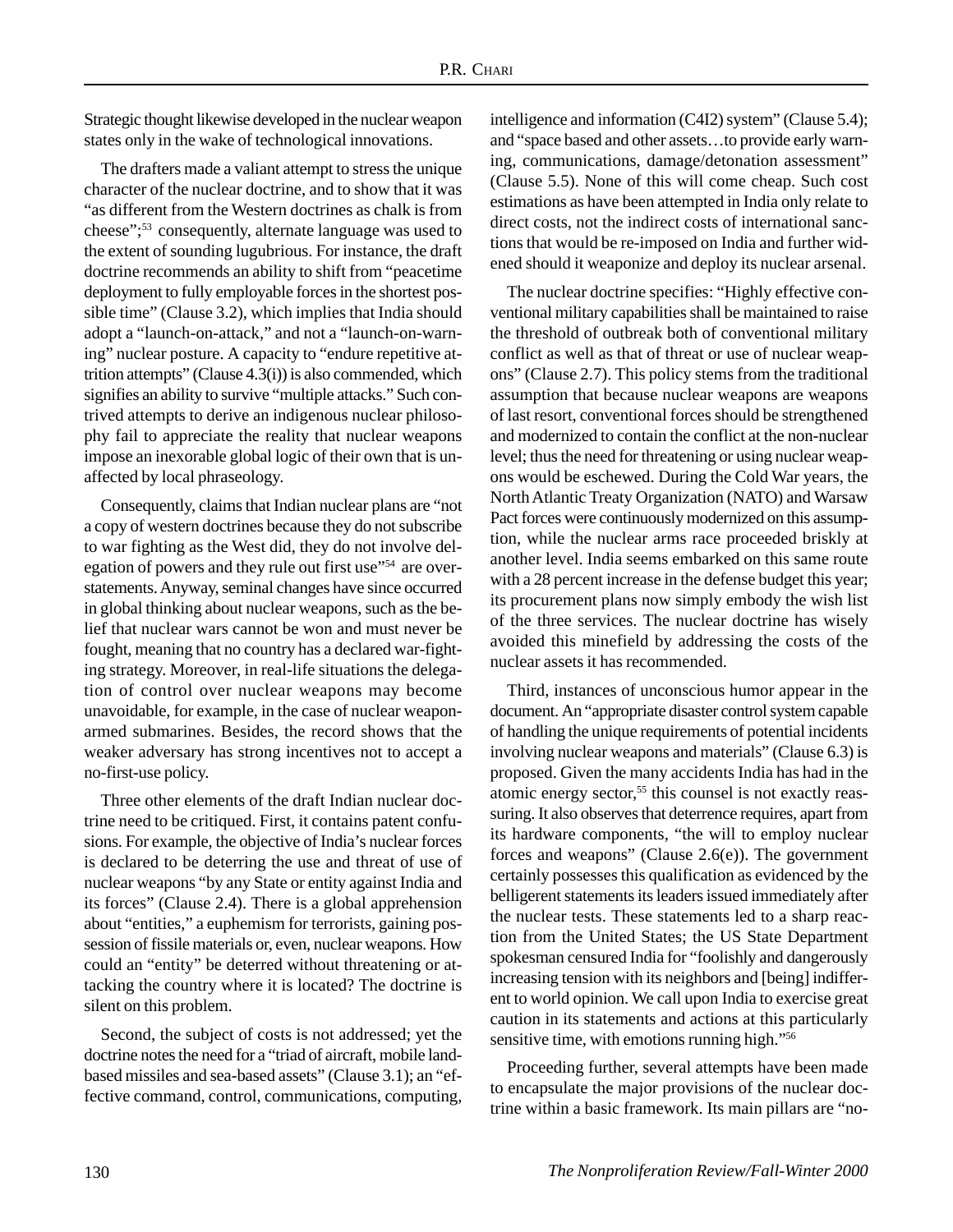first-use, credible minimum deterrence and civilian control." But it would be useful to paraphrase its key elements, as identified by Foreign Minister Jaswant Singh:<sup>57</sup>

1. India would maintain a credible, but minimum nuclear deterrent;

2. India would continue its moratorium on underground nuclear testing, but would pursue computer simulation and sub-critical tests, if necessary;

3. An extended-range Agni missile would be developed and flight tested in a non-provocative and transparent manner;

4. In pursuance of its no-first-use declaration India would not use nuclear weapons against non-nuclear states;

5. A deployment posture would be adopted that ensures the survivability of its (nuclear) assets; 6. India would not engage in any arms race; and 7. India's commitment to global nuclear disarmament remains undiluted.

Many of these key elements of the nuclear doctrine found mention in the prime minister's statement to Parliament several months before this document was finalized.58At that time, Vajpayee expressed India's commitment to a credible, minimum, nuclear deterrent; India's willingness to enter the CTBT, join the fissile material cutoff treaty (FMCT) negotiations, tighten export control regulations regarding sensitive technologies, and adopt a no-first-use policy; and India's determination to develop an extended range Agni missile, not accept restraints on R&D programs, and work towards the elimination of nuclear weapons within a time-bound framework. The common features between this statement and the draft nuclear doctrine are too many to be purely coincidental.

## **THE NUCLEAR DOCTRINE FROM STRATEGIC AND ARMS CONTROL PERSPECTIVES**

The key elements of the nuclear doctrine can now be analyzed from the strategic and arms control perspectives.

#### **The Triad of Nuclear Forces**

The document declares: "India's nuclear forces will be effective, enduring, diverse, flexible and responsive (sic)…. These forces will be based on a triad of aircraft, mobile land-based missiles and sea-based assets" (Clause 3.1). Later, the foreign minister clarified that, although Western countries perceive nuclear missiles on submarines as the most survivable nuclear assets, it was "premature to talk of an Indian 'triad.' R&D programs will certainly continue, aimed at enhancing survivability and thus, credibility, but decisions on production, deployment and employment (sic) will be taken on the basis of [other] factors…. [J]ust as parity is not essential for deterrence, neither is a triad a prerequisite for credibility."59 Constructing an indigenous nuclear missile-armed nuclear submarine will take a decade or more; hence the triad issue is currently being downplayed, but represents the ultimate ambition of the government. The obsession with nuclear missile-armed submarines is explicable because the navy also wants nuclear arms; as elsewhere, force structuring is really a product of inter-service rivalries and the efforts made by the political executive to satisfy them.

Apart from the question of costs discussed above, more nuclear and missile tests would be unavoidable if a triad were to be established. This issue gains salience because India declared a moratorium on nuclear testing immediately after conducting its tests in May 1998; this pledge was reiterated in the Lahore Declaration with Pakistan.<sup>60</sup> Consequently, to establish a triad, especially one relevant to China, India would be required to abandon its moratorium on nuclear tests. The nuclear doctrine is silent on how to resolve this dilemma.

#### **Command and Control Arrangements**

An entire section of the doctrine is devoted to command and control arrangements. In summary, release authority has been vested in the prime minister or his "designated successor(s)"; the survivability and responsiveness of these arrangements have been stressed; the need for an integrated operational plan recognized; the unity of command emphasized; the ability to operate in a nuclear-biological-chemical (NBC) environment commended; and the necessity for space-based and other assets highlighted (Clauses 5.1 to 5.6). However, the vital question as to who shall have control over the weapons in peacetime is not mentioned. Currently, the nuclear weapons are in the physical possession of the nuclear establishment. This arrangement is likely to continue without the weapons being transferred to the armed forces unless they are to be used; the armed forces deeply resent this arrangement. Furthermore, the nuclear doctrine visualizes the need for "sea-based assets," but does not address the knotty C4I2 issues involved in deploying nuclear missile-armed nuclear submarines.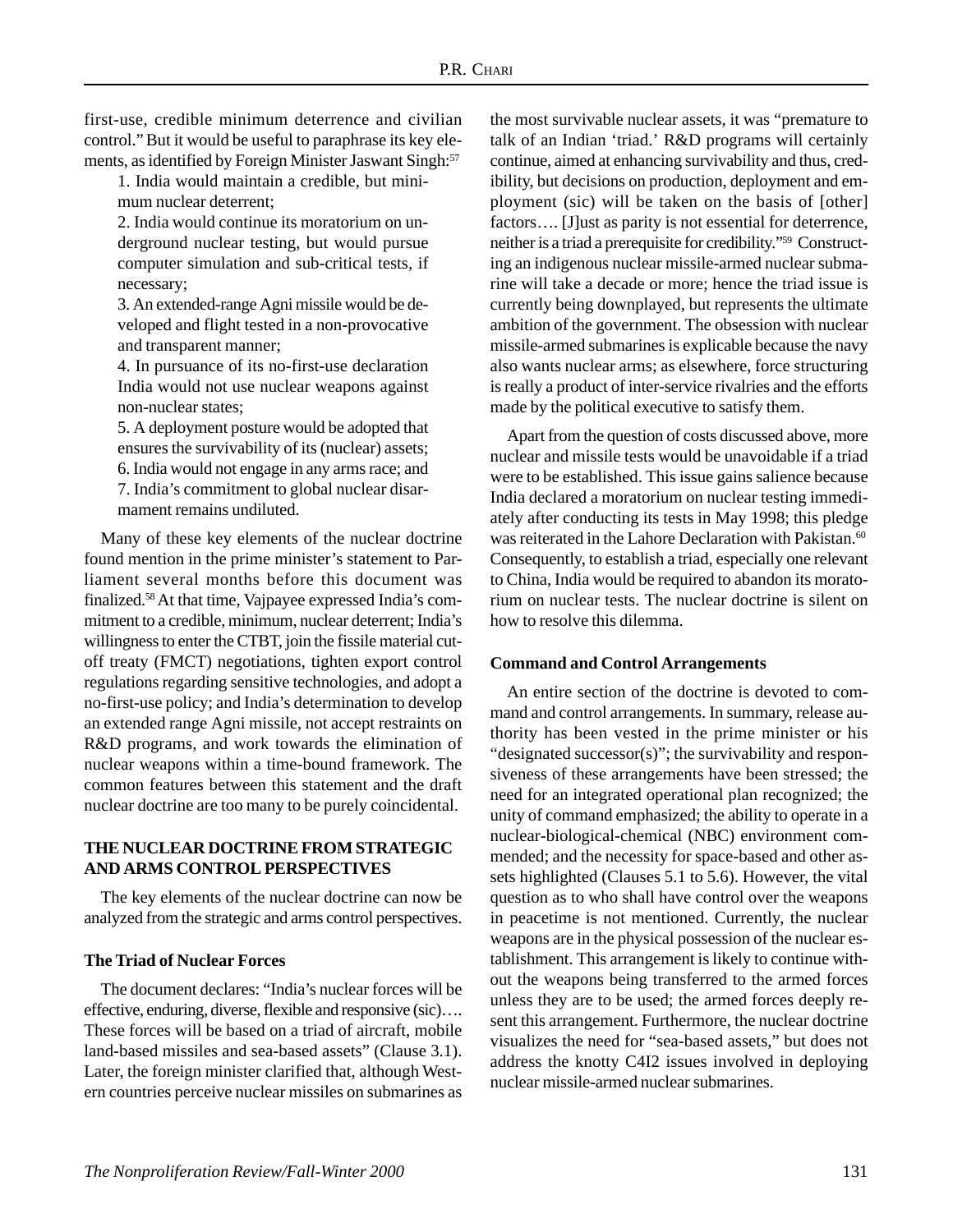## **No-First-Use Philosophy**

The nuclear doctrine makes clear that, "India will not be the first to initiate a nuclear strike, but will respond with punitive retaliation should deterrence fail" (Clause 2.4). The doctrine also states: "India will not resort to the use or threat of use of nuclear weapons against States, which do not possess nuclear weapons, or are not aligned with nuclear weapon powers" (Clause 2.5). This expresses a classical no-first-use pledge. The non-use pledge vis-àvis non-nuclear states sets out the same position as taken by other nuclear weapon states. But, the distinction made between non-nuclear states and such countries aligned with nuclear weapon states is incomprehensible. Would India include Germany and Japan among the states it could threaten/use nuclear weapons against since they are aligned with the United States? No clarification has been issued thus far on this curious distinction. India's commitment to adopting a no-first-use policy in the nuclear doctrine is absolute; it stems from the governing philosophy that "India sees them [nuclear weapons] only as strategic weapons, whose role is to deter their use by an adversary."61 Consequently, they are not intended for war fighting. This policy is questionable from both political and military perspectives.

First, the nuclear doctrine desires an "assured capability to shift from peacetime deployment to fully employable forces in the shortest possible time" (Clause 3.2). Thus, the nuclear forces would need to remain on alert, which is inconsistent with a no-first-use posture. This deployment posture also contradicts India's proposal to the United Nations that the nuclear forces of the nuclear weapon powers be maintained on a de-alerted basis.<sup>62</sup>

Second, Pakistan, as the weaker conventionally armed power, has not reciprocated India's gesture. Indeed, influential Pakistani experts noted:

A no-first-use nuclear posture could invite aggression. Faced with the prospect of destruction at the hands of an aggressor with superior conventional forces, a victim cannot forswear retaliation with any means at its disposal. That would make nonsense of the concept of nuclear deterrence.<sup>63</sup>

Notably, India has not accepted China's pledge in the 1996 Sino-Indian Agreement on confidence-building measures; that agreement states that neither side would "use its military capability against the other side." Indeed, despite this pledge, India conducted its nuclear tests in part, the government said, to counter the Chinese nuclear threat. The no-first-use declaration, therefore, is unlikely to impress Pakistan, is basically redundant vis-à-vis China, and is irrelevant against India's non-nuclear neighbors. What strategic value does it possess then?

Third, the military problems with a no-first-use pledge are readily apparent. In the Indo-Pak context, value targets can be reached in minutes by fighter-bombers or missiles. Who launched the first strike and who retaliated may never be known, or be of any consequence in a nuclear conflict.

Fourth, a more serious problem arises from India's nofirst-use pledge; India must be prepared to absorb multiple strikes before launching its retaliatory forces. Indeed, the nuclear doctrine recognizes the likelihood of "repetitive attrition attempts." Could it be ensured that command and control arrangements would remain intact in the event of a multiple attack? Specifically, would communications from the national command to storage centers for nuclear warheads and delivery systems remain unaffected? Would extensive pre-delegation of launch authority become necessary in emergency situations to ensure that the retaliatory attack occurs?

Given all of these unanswered questions, it is possible to conclude that mention of India's no-first-use pledge in the nuclear doctrine only makes a political statement; it will not be taken seriously by anyone abroad or in India.

### **Credible Minimum Deterrent**

The centerpiece of India's nuclear doctrine is its devotion to credible minimum nuclear deterrence; this would provide assured retaliatory capabilities to inflict "unacceptable damage" on the aggressor. The doctrine states: "In this policy of 'retaliation only,' the survivability of our arsenal is critical. This is a dynamic concept related to the strategic environment, technological imperatives and the needs of national security" (Clause 2.3). Survivability, therefore, is the key to defining the contours of the minimum deterrent; thus, the need for nuclear-propelled submarines has been pressed because they constitute the most survivable nuclear force.<sup>64</sup> Argued differently, "The minimality (sic) of the arsenal is related to its survivability and hence the need for a strategic triad including sea-based systems."<sup>65</sup>

The contradiction of establishing a minimum deterrent with maximum credibility has not occurred to official circles, but this anomaly will present itself when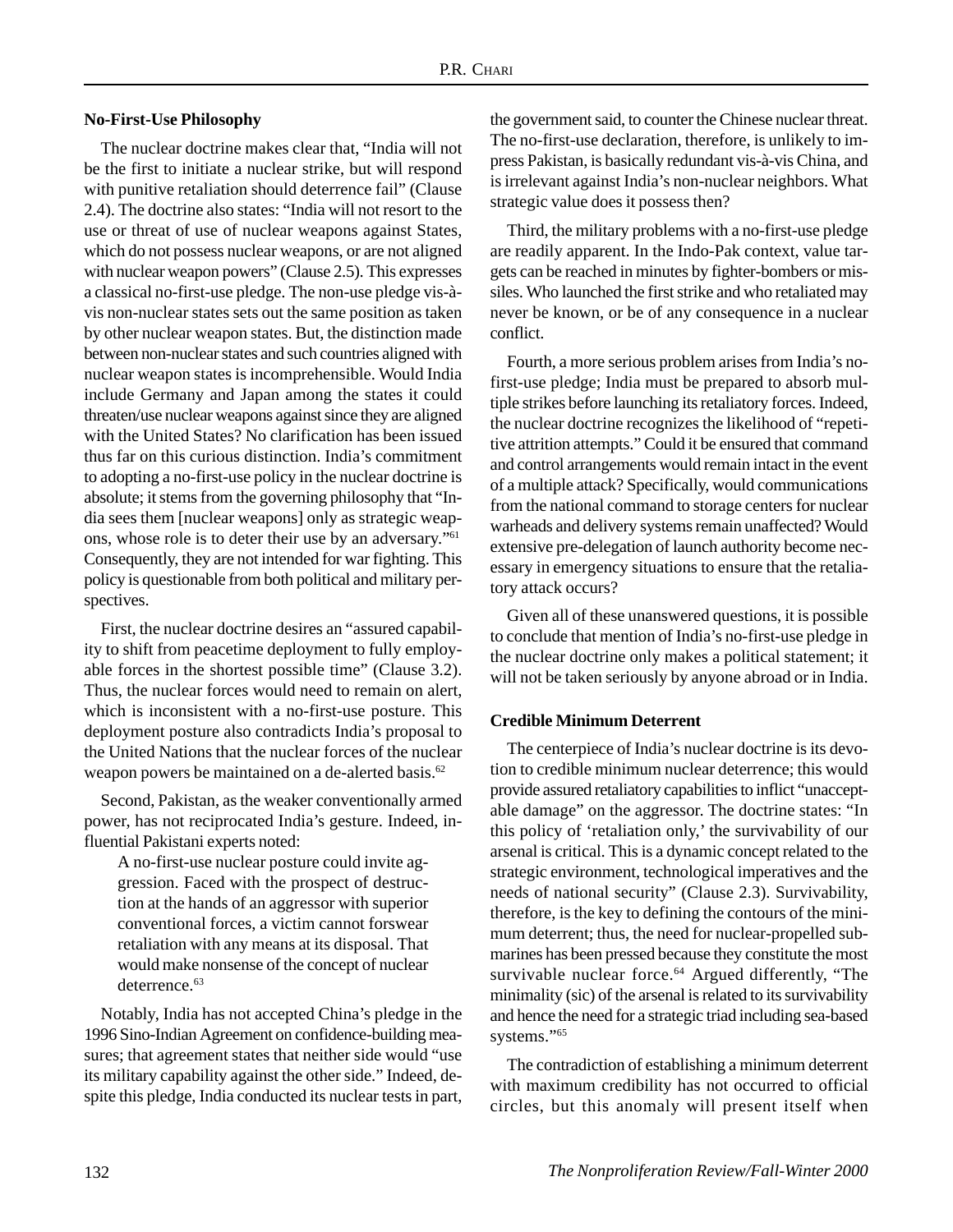weaponization and deployment decisions are taken. The United States recognizes this. Strobe Talbott noted in an interview that the draft nuclear doctrine "was suggestive of a certain range of options…. [W]hat we are looking for is not 'fixity' but more clarity that India's projected path is consistent with what Indian leaders have told us— India does not seek an open-ended arms competition, but only the minimum necessary to ensure Indian security."66 That clarity is unlikely to be provided.

The concept of credible minimum deterrence has been imbued with almost mystical qualities in India as its major contribution to strategic thought, particularly since it challenges the conventional wisdom that led to the deployment of hugely redundant stockpiles by the superpowers. Indian officials have carefully avoided quantification of the Indian credible minimum deterrent because it is a "dynamic concept": "the question is only one of adequacy that is credible and thus defines our 'minimum.'"67 Figures debated among New Delhi's strategists estimate the minimum deterrent to range between 60 to 150 nuclear weapons, depending on fertile imagination in choosing targets for destruction.68

Since India adds the concept of minimum deterrence with maximum credibility (which also provides for assured survivability of the nuclear force) to a no-first-use policy, it should have no use for tactical weapons or a counterforce strategy. Instead, it would rely on a countercity strategy and the deterrence inherent in the threat of assured destruction. Proceeding further, its targeting policy would perforce have to focus on large military centers, but more essentially on cities. Apart from the moral abhorrence of targeting non-combatant civilian populations, a counter-city strategy contradicts India's earlier proposals to Pakistan for extending their existing bilateral agreement to spare nuclear facilities and installations to include also major economic and population centers.<sup>69</sup> These dilemmas underlying the credible minimum nuclear deterrent posture could come under further strain for at least three more reasons:

• First, having conceded the need for a triad, the government would be pressured by the armed forces to increase the size and strategic reach of the nuclear inventory. The size of the nuclear weapon-armed nuclear submarines fleet, for instance, cannot be restricted to one—at least four would be required if at least two boats are to remain on station during an emergency. Arguably, a "dyad" of aircraft and mobile land-based missiles could suffice, but the need for long-range missiles with intercontinental reach and cruise missiles would surface in time. The trajectory of technology must be recognized and this suggests that the nuclear/defense bureaucracies would fuel the qualitative nuclear arms race. This has implications for the size and cost of the minimum deterrent.

• Second, the smaller the minimum deterrent force, the greater the problem with ensuring its survival from external attacks and internal sabotage. Dispersal of the warheads and delivery systems over several storage centers compounds the difficulties of ensuring fail-safe communications. The solution of deploying mobile forces seems elegant, but only adds to command and control problems. These difficulties would be aggravated in a nuclear conflict, when the electro-magnetic pulse produced by nuclear detonations would disrupt normal communications. The twin requirements of credibility and dispersal skew the argument in favor of a much larger numbers of nuclear weapons than strictly warranted by a minimum nuclear deterrent posture.

• Third, once actual deployments take place, considerations of sufficiency, rather than adherence to minimum numbers, would become more important. This is inevitable in a Sino-Indo-Pak three-party scenario, because the augmenting of nuclear forces in quantitative or qualitative terms by one party would influence the other's decisions. Indian efforts to establish an antimissile missile system, for example, could encourage its adversaries to increase their nuclear forces, leading to a familiar action-reaction phenomenon and a threeway arms race.

#### **CONCLUSIONS**

India's draft nuclear doctrine was partly designed to assuage international apprehensions that it had no overarching theory to justify its nuclear tests, but largely to derive electoral advantage for the ruling BJP government. The hurried manner in which the NSAB drew up the nuclear doctrine and the strenuous efforts to finalize a consensus document ensured that the result would abound in contradictions. However, it succeeds in incorporating the government's articulated nuclear policy. It has been designated as a discussion document, intended for eliciting public views; ironically, this designation ensured its disappearance from the national debate. But the contentious issues raised by and essential infirmities within the nuclear doctrine, regarding concepts such as no-first-use and credible minimum nuclear deterrence, require satis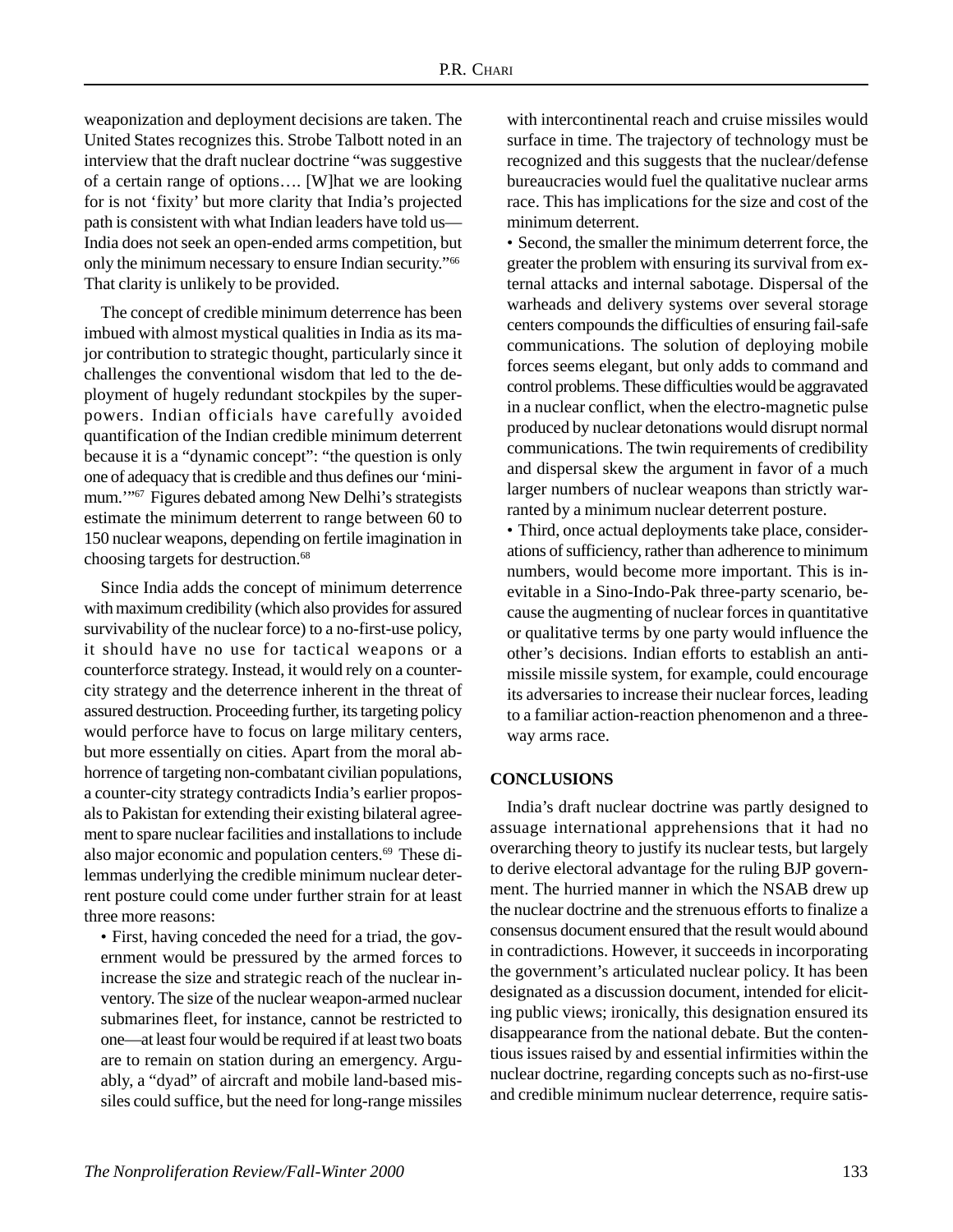factory answers from the government as they have significance for future decisions on weaponizing and deploying India's nuclear weapons.

Of equal significance are the silences in the nuclear doctrine. Some are obvious, like the question of costs. Also, the nuclear doctrine lacks a strategic framework. Two more crucial issues find no mention as well in the nuclear doctrine. First, would nuclear weapons be used or threatened to be used to deter conventional attacks or attacks with chemical and biological weapons? Second, the possibility of a conjoint nuclear threat or attack by Pakistan and China has not been considered. A corollary to this possibility is that attack vectors can be visualized from the Northern Territories-Aksaichin sectors that disguise the identity of the aggressor. What would be India's response to such a contingency?

The nuclear doctrine can also be examined within the contours of the Hobson's choice that now confronts India. India can conduct more nuclear and missile tests to weaponize and deploy its nuclear weapons, but this would have to be undertaken in the teeth of international opposition, and in defiance of Security Council Resolution 1172 of June 6, 1998 which, *inter alia*, calls upon India to observe restraint in going further down the nuclear path.<sup>70</sup> The other option before India is to negotiate a compromise with the P-5 and G-8 countries within the extended Indo-US Jaswant Singh-Strobe Talbott talks on the "benchmarks" set down by the United States. These exhort India and Pakistan to "conduct no further nuclear tests; sign and ratify the Comprehensive Test Ban Treaty immediately; refrain from deploying nuclear weapons and missile systems; participate constructively in the negotiations towards a fissile material cut-off treaty; formalize existing policies not to export weapons of mass destruction and missile technology or equipment; and resume a direct dialogue to address the root causes of tension between them, including Kashmir."71 The major difficulty here stems from the "benchmark" calling for India not to weaponize and deploy its nuclear weapons. Not doing so, however, would seriously question the rationale of India's nuclear tests. Obviously, either choice would be difficult.

India enunciated its nuclear doctrine, ostensibly to elicit public opinion, before proceeding to weaponize and deploy its nuclear weapons. This exercise has had the wholly unintended effect of riveting the international community's attention on India's ambitious, though confused, nuclear aspirations and the internal political compulsions that encouraged the BJP-led coalition government to conduct

nuclear tests. The same factors would, in all probability, influence its decision to proceed further on the nuclear path. India's nuclear doctrine could only be operationalized if and when that process takes place. Cost factors, however, would be a major dissuasive consideration. Besides direct costs (which also embody significant opportunity costs), there are very substantial indirect costs involved; they include the likelihood of sanctions being continued and extended, apart from the assistance from international funding institutions being prejudiced.

The debate on India's hastily drawn up and announced nuclear doctrine is currently dormant. There is nothing to suggest that the government will present a revised nuclear doctrine for public scrutiny at the present juncture. If and when that should occur, the unresolved issues described in this viewpoint would need to be reviewed again.

6 The phrase is a reference to Mitchell Reiss, *Bridled Ambitions* (Washington, DC: Woodrow Wilson Center Press, 1995).

<sup>7</sup> "BJP Election Manifesto: Our National Security" is available on the BJP website, <http://bjp.org/manifes/chap8.htm>.

8 "National Agenda for Governance," BJP website, <http://bjp.org/ nagenda.htm>.

<sup>9</sup> The facts set out in this section are based on my personal knowledge from working in the Ministry of Defence and conversations with persons functioning within the NSC apparatus.

<sup>10</sup> "Task force set up for National Security Council," *Hindu*, April 11, 1998.

<sup>&</sup>lt;sup>1</sup> Prime Minister Vaypayee's letter to President Clinton, which leaked to the press, may be seen in *Hindu* (New Delhi), May 14, 1998.

<sup>&</sup>lt;sup>2</sup> Statement attributed to Indian Defence Minister George Fernandes, and cited in The Atlantic Council of the United States, "Managing Nuclear Arms Competition in South Asia: Work the Problem, Don't Fight It!" *Bulletin* IX, No. 5, July 30, 1998, p. 2.

<sup>3</sup> Ibid., p. 1.

<sup>4</sup> According to the *Vedas* (Hindu religious texts), every person possesses vast sources of kinetic energy that can be tapped to understand the true purpose of existence. Nations also possess such energy, and they need to channel their sources of inner strength. The BJP government achieved this via the nuclear tests. See, Raj Chengappa, *Weapons of Peace: The Secret Story of India's Quest to be a Nuclear Power* (New Delhi: HarperCollins Publishers India, 2000), pp. 35-36.

<sup>5</sup> P.R. Chari, "As the Dust Settles," *IPCS Newslette*r, July 1998, p. 2.

<sup>11 &</sup>quot;Establishment of NSC mooted: K.C.Pant panel," *Hindustan Times*, June 26, 1998.

<sup>12</sup> P.R. Chari, "The Nuclear Doctrine," *IPCS Newsletter,* September 1999, p. 4. The Kargil conflict (May-July 1999) was highlighted by the BJP as a great military and diplomatic victory over Pakistan; that it was occasioned by an abysmal intelligence failure was glossed over.

<sup>&</sup>lt;sup>13</sup> The composition, structure and objectives of the National Security Council may be seen at <http://www.ipcs.org/new/nsc.htm>.

<sup>14</sup> K. Subrahmanyam, "New Set-up Leaves Much to be Desired," *Times of India* (New Delhi), September 20, 1998. Later, K. Subrahmanyam joined this set-up as Convenor of the NSAB.